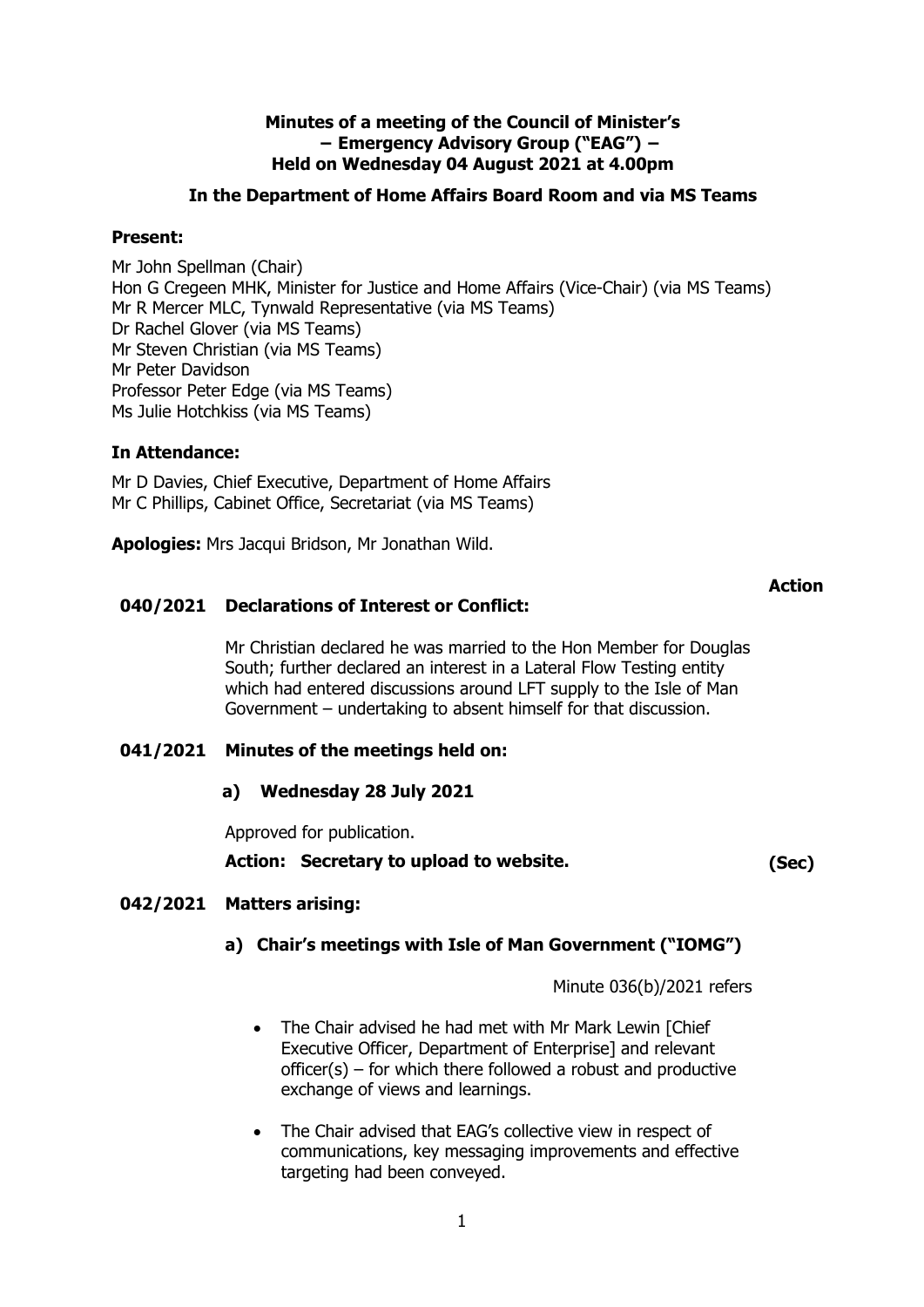# **b) Strategic Direction – Next Steps:**

The Chair summarised:

- It was conveyed that Government's existing strategy document(s) appeared time expired and that an interim strategy document was needed to transition into the next administration.
- Parties discussed streamlining EAG's interaction with Council by affording Council early sight of Advice Notes and Minutes – prior to publication – caveating that in no way did this encroach EAG independence, nor did this afford Council the opportunity to amend or revise EAG's own output.
- EAG were content to consider correcting factual errors and omissions alone.
- EAG were further content for the Chair to agree the scheduling of advice to Council – subject to the above assurances.
- Parties discussed the taking forward of an interim CV-19 strategy between now and the new administration, including:
	- $\triangleright$  Clarity on plans for booster vaccinations
	- $\triangleright$  Any envisaged modifications to testing regime
	- $\triangleright$  Health service capacity resilience
	- $\triangleright$  A readily available suite of policy options and measures
- The Chair advised it was conveyed that the EAG would welcome the opportunity of sighting any draft strategy with an opportunity afforded to comment.

#### **Action: New scheduling to be adopted – for the submission and early sight of Advice Notes and Minutes to Council.**

### **c) Mitigations:**

- The Chair advised that the EAG's view had been provided in respect of appropriate mitigations – and that it was consequently for the Council of Ministers to consider a response to such.
- EAG further noted, and welcomed, the reported instigation of regular Isle of Man Chamber of Commerce and business forum engagement in respect of living with Covid-19 and championing responsible employee/employer best practices.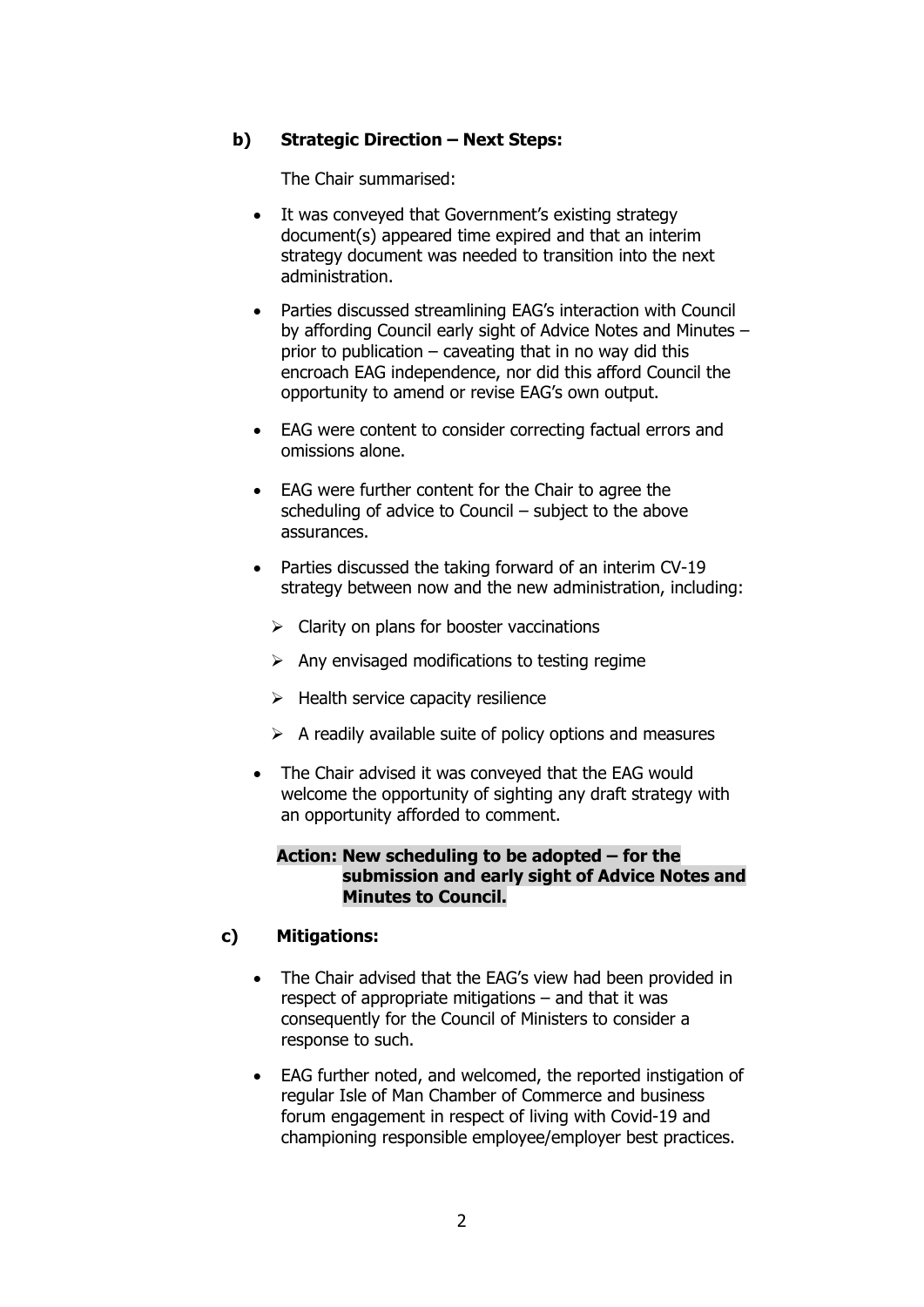# **d) Forthcoming Strategy Document – Suggestions:**

- In respect of any forthcoming strategy document, EAG noted the ongoing need to accurately cascade revised advice to businesses, individuals, and third parties, on accurate and prudent lateral flow device usage.
- EAG recognised that any strategy ought not be rigid, but afford a degree of flex, and in doing so be capable of responding to any evolving circumstance in respect of CV-19.
- EAG acknowledged the political pressures arising from the pandemic response, however cautioned against not maintaining a 'state of readiness' for the Island – through a documented, reviewed and fit-for-purpose strategy document.
- EAG considered it appropriate to afford officers the opportunity to finalise and share their work on completion.
- The Vice-Chair [Minister for Justice and Home Affairs] concurred with the need for a strategy and advised the matter would be raised at the Council of Ministers meeting [05 August 2021].

# **e) Communications – Feedback:**

- EAG was advised that Government's communication leads were presently reviewing the communications undertaken to date, and considering other channels for public engagement.
- EAG's view in respect of amending the Manx Entry Landing Card – to align with the present viral situation – had been conveyed.
- EAG considered that all communication campaigns ought to align with any incoming revised CV-19 strategy.
- EAG reiterated their willingness to review and offer comment on any strategic document.
- EAG suggested the undertaking of a pulse survey to assess public satisfaction levels, effectiveness of communications, and business feedback in respect of the present CV-19 situation.
- EAG recalled the existing work in this space undertaken by the Isle of Man Chamber of Commerce.
- EAG noted that should Council be minded  $-$  an EAG Member could be invited to a Council meeting – to expand on any Advice Note or item in which an independent view was sought.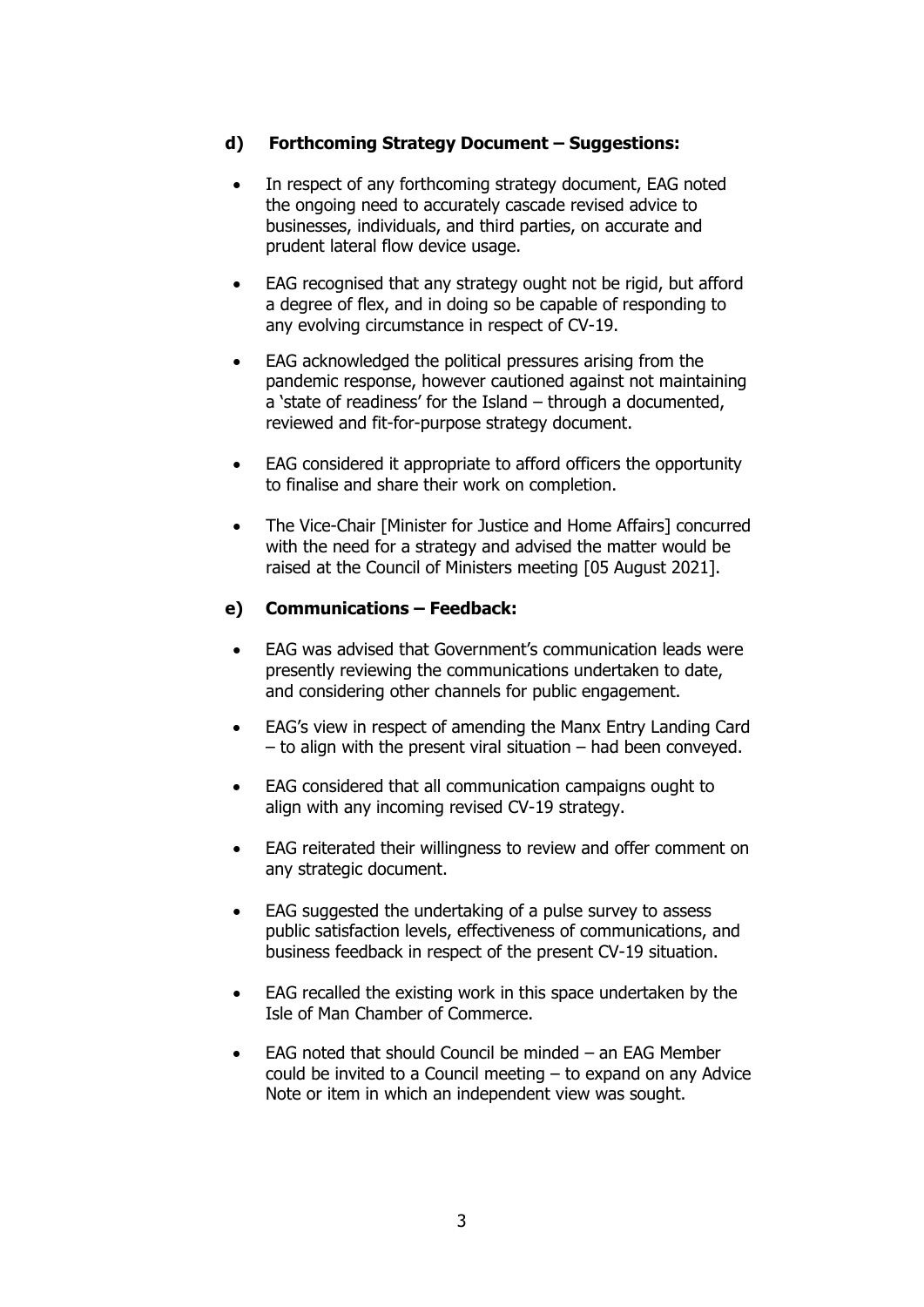### **043/2021 Current Covid Strategy Assessment:**

### **a) Submission of Three Advice Notes**

EAG noted the submission and publication of their three most recent Council of Ministers Advice Notes, comprising:

- 2021 07 29 EAG Advice Note General Advice
- 2021 07 29 EAG Advice Note LDF & PCR Tests
- 2021 07 29 EAG Advice Note Public Health Regulations No. 17

EAG further noted that these items were before the Council of Ministers on 05 August 2021.

- Re LDF's it was noted further thought was likely to be given to LFD distribution and improvements to such.
- EAG's views on the supply chain, availability for blue light services, and the management [of LFD supply] for essential sectors had been raised.
- EAG reaffirmed that PCR would always be the first choice if possible, only reverting to LFDs were there was a prevalence of cases.
- The Chair conveyed to EAG that it had been advised further thought was being given to LFD distribution.
- EAG's views on the supply chain, availability for blue light services, and the management of supply for essential sectors had been raised and subject to review.
- EAG expressed their desire for constructive feedback from the Council of Ministers on their Advice Notes.
- EAG suggested one of its members might be invited to a future Council meeting to expand on any Advice Note if desired.

### **Action: Feedback awaited from the Council of Ministers Meeting of 05 August 2021.**

### **044/2021 Standing Items [by exception]**

### **a) Vaccine Supplies, Boosters and Preparation for Q4**

- The Chair noted the UK's announcement for CV-19 "booster" vaccinations for September – and queried the Isle of Man's position.
- EAG was advised a booster programme would be advanced in line with the existing Phase 1 vulnerable cohort, and the IOM would align with the UK programme in this respect.